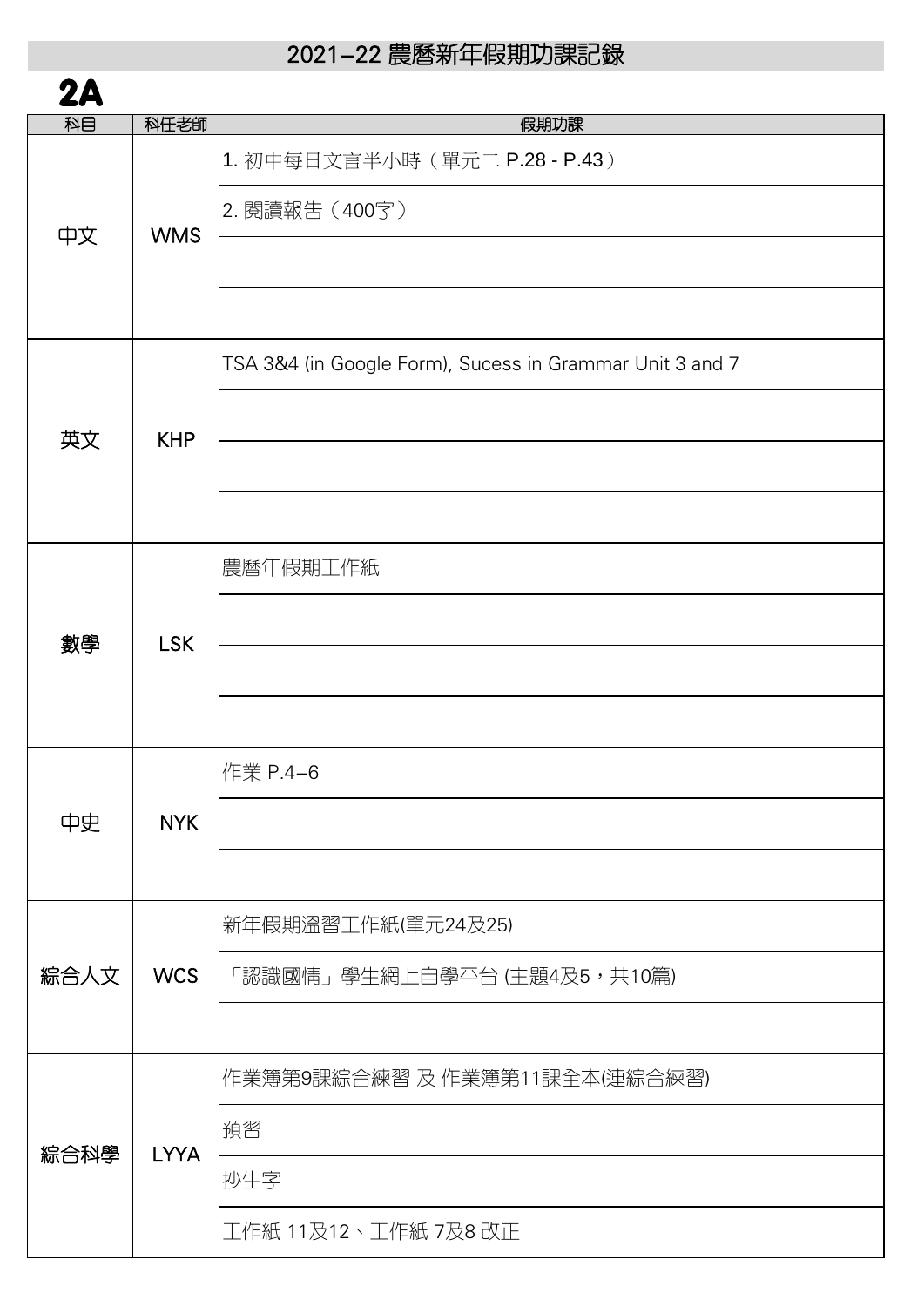| 2Β   |             |                                                                                                                              |
|------|-------------|------------------------------------------------------------------------------------------------------------------------------|
| 科目   | 科任老師        | 假期功課                                                                                                                         |
|      |             | 1.每曰文言半小時(單元二p.28-p.43)                                                                                                      |
|      |             | 2.閱讀報告(400字)                                                                                                                 |
| 中文   | <b>CHP</b>  |                                                                                                                              |
|      |             |                                                                                                                              |
|      |             |                                                                                                                              |
| 英文   | <b>KYF</b>  | 1. Writing: Letter to the Editor 1. Outline 2. Letter (180 words)                                                            |
|      |             | 2. Grammar book: Correction of all the exercises done                                                                        |
|      |             | 3. Listening (Teach & Practice 2) Module 1 to 2 (1.1 - 4.2) (p.1-39) Use the<br>audio files attached in the Google classroom |
|      |             | 農曆年假期工作紙                                                                                                                     |
|      |             |                                                                                                                              |
| 數學   | <b>KSL</b>  |                                                                                                                              |
|      |             |                                                                                                                              |
|      |             |                                                                                                                              |
|      | <b>NYK</b>  | 作業 P.4-6                                                                                                                     |
| 中史   |             |                                                                                                                              |
|      |             |                                                                                                                              |
| 綜合人文 | <b>CTC</b>  | 完成網上閱讀練習不少於10篇                                                                                                               |
|      |             | 新年假期溫習工作紙                                                                                                                    |
|      |             | 預工26.2 & 單元26 作業p.1-2                                                                                                        |
| 綜合科學 | <b>LYYA</b> | 作業簿第9課綜合練習 及 作業簿第11課全本(連綜合練習)                                                                                                |
|      |             | 預習                                                                                                                           |
|      |             | 抄生字                                                                                                                          |
|      |             | 工作紙 11及12、工作紙 7及8 改正                                                                                                         |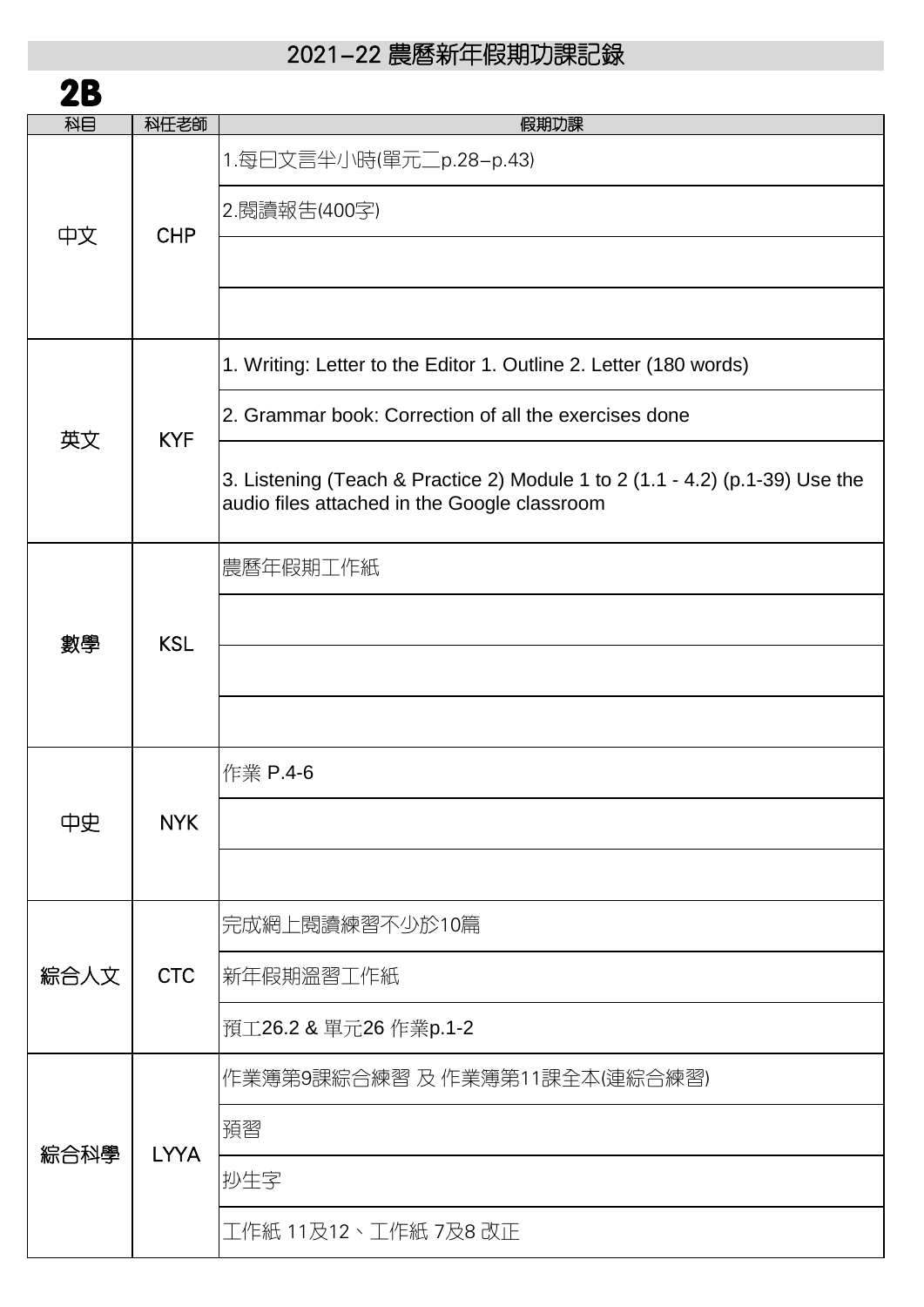| 2C   |             |                                                                |
|------|-------------|----------------------------------------------------------------|
| 树目   | 科任老師        | 假期功課                                                           |
| 中文   | <b>KSM</b>  | 1.每曰文言半小時(單元二p.28-p.43)                                        |
|      |             | 2.閱讀報告(400字)                                                   |
|      |             |                                                                |
|      |             |                                                                |
| 英文   | <b>AO</b>   | 1. Complete Process Writing 2: Letter to the Editor            |
|      |             | 2. Submit your Individual Presentation video (Light Pollution) |
|      |             | SAL 4                                                          |
|      |             | Success in Grammar 2 U7, p128-131                              |
|      |             | 農曆年假期工作紙                                                       |
| 數學   | <b>LKC</b>  |                                                                |
|      |             |                                                                |
|      |             |                                                                |
| 中史   | NYK         | 作業 P.4-6                                                       |
|      |             |                                                                |
|      |             |                                                                |
| 綜合人文 | <b>LPS</b>  | 認識國情網上閱讀(不少十篇)及上載閱讀紀錄至Google Classroom                         |
|      |             | 24及25課練習                                                       |
|      |             | 26.1 作業                                                        |
| 綜合科學 | <b>LYYA</b> | 作業簿第9課綜合練習 及 作業簿第11課全本(連綜合練習)                                  |
|      |             | 預習                                                             |
|      |             | 抄生字                                                            |
|      |             | 工作紙 11及12、工作紙 7及8 改正                                           |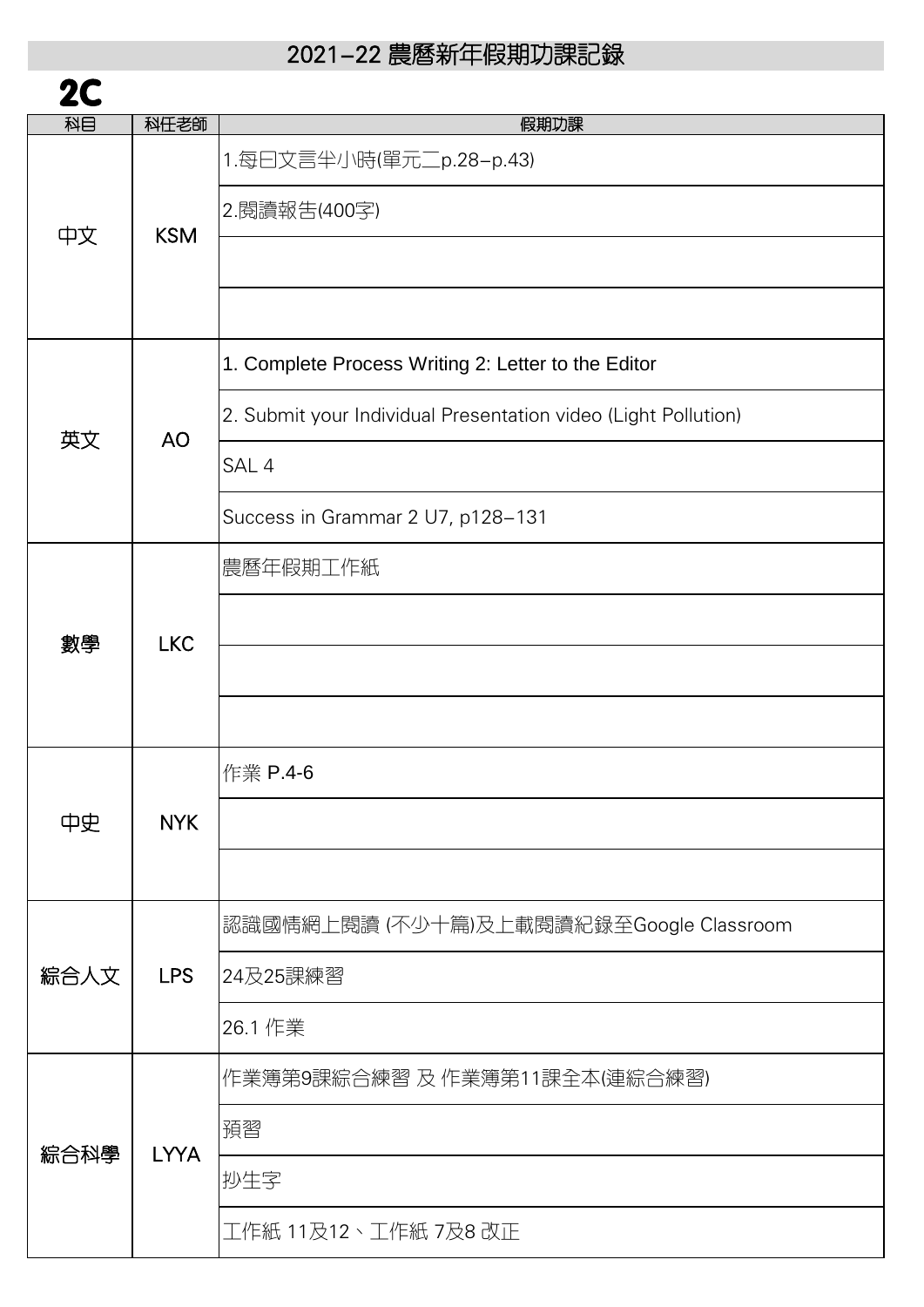| 2Π   |             |                                                                   |
|------|-------------|-------------------------------------------------------------------|
| 树目   | 科任老師        | 假期功課                                                              |
| 中文   | <b>LSP</b>  | 1. 初中每日文言半小時 (單元二 P.28 - P.43)                                    |
|      |             | 2. 閱讀報告 (400字)                                                    |
|      |             |                                                                   |
|      |             |                                                                   |
| 英文   | <b>WYM</b>  | SG Unit 3 (Reflexive Pronouns) & SG Unit 7 (used to & be used to) |
|      |             | T&P listening tasks (Units 1 & 4)                                 |
|      |             | <b>SAL</b> exercises                                              |
|      |             |                                                                   |
|      |             | IP script & recording - 2014 TSA (Landfills)                      |
|      | <b>KSL</b>  | 農曆年假期工作紙                                                          |
|      |             |                                                                   |
| 數學   |             |                                                                   |
|      |             |                                                                   |
|      | NYK         | 作業 P.4-6                                                          |
| 中史   |             |                                                                   |
|      |             |                                                                   |
| 綜合人文 | <b>LPS</b>  | 認識國情網上閱讀(不少十篇)及上載閱讀紀錄至Google Classroom                            |
|      |             | 24及25課練習                                                          |
|      |             | 26.1 作業                                                           |
| 綜合科學 | <b>LYYA</b> | 作業簿第9課綜合練習 及 作業簿第11課全本(連綜合練習)                                     |
|      |             | 預習                                                                |
|      |             | 抄生字                                                               |
|      |             | 工作紙 11及12、工作紙 7及8 改正                                              |